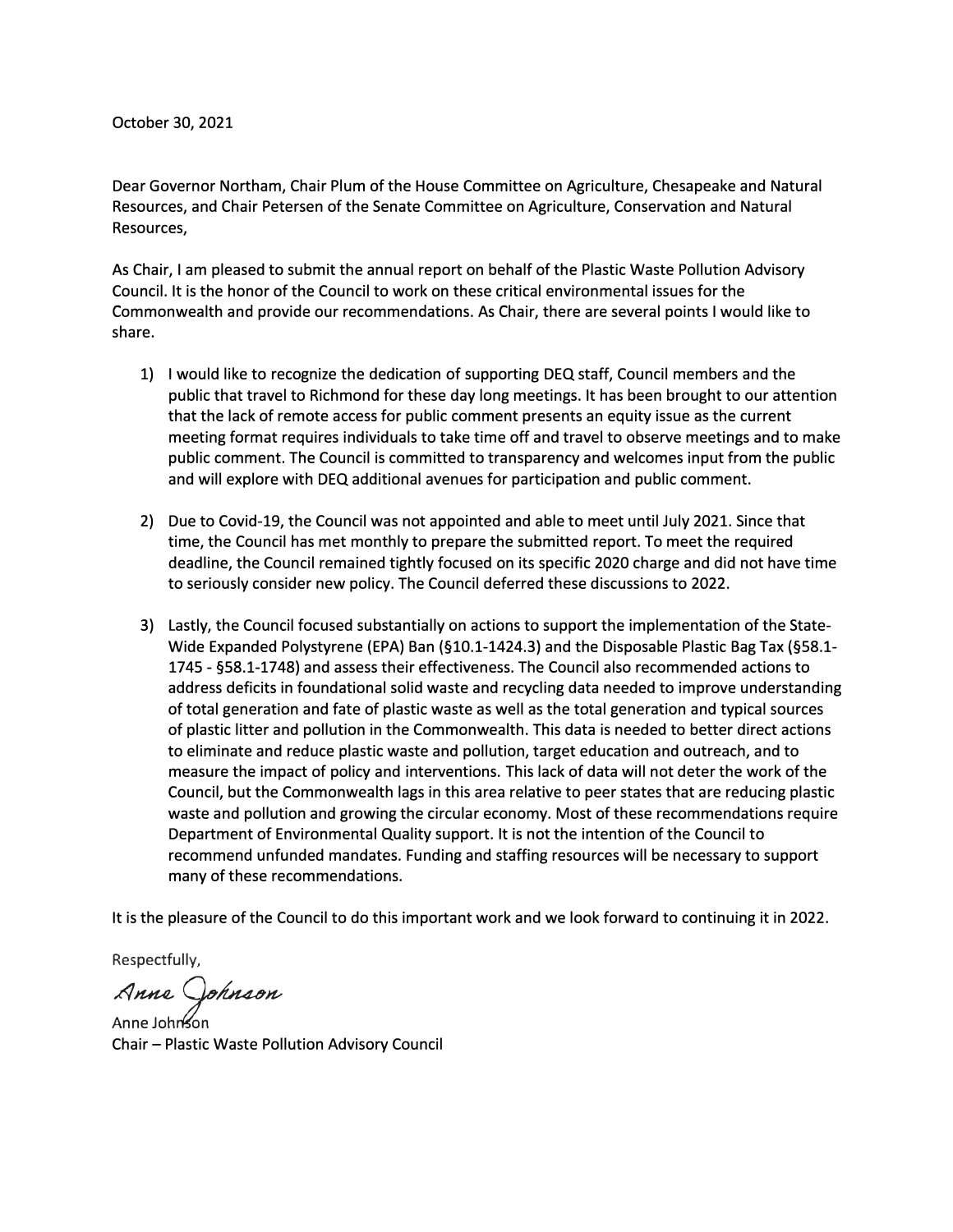# **Plastic Waste Prevention Advisory Council Council Report Submitted November 1, 2021**

# **INTRODUCTION**

"The purpose of the Council is to advise the Governor on policy and funding priorities to eliminate plastic waste impacting native species and polluting the Commonwealth's environment and to contribute to achieving plastics packaging circular economy industry standards. The Council shall have a total membership of 10 members that shall consist of two legislative members, four non-legislative citizen members, and four ex officio members." See end of document for full legislative charge.

The members of the Council are listed below.

- Legislative:
	- $\circ$  Delegate Kenneth Plum Delegate for the 36<sup> $\scriptscriptstyle\rm\bullet$ </sup> House of Delegates District
	- o Kathy Neilson Designee of Senator Chap Petersen (34<sup>th</sup> Senate District)
- Non-legislative:
	- $\circ$  Dr. Rob Alexander James Madison University
	- $\circ$  Jennifer Cole Clean Fairfax
	- $\circ$  Anne Johnson Resource Recycling Systems, Inc.
	- o Dr. Jennifer Russell Virginia Polytechnic Institute and State University
- Ex-Officio
	- $\circ$  Sharon Baxter Designee of Director of Virginia Department of Environmental Quality (DEQ)
	- $\circ$  Joseph Hilbert Designee of State Health Commissioner/Virginia Department of Health (VDH)
	- o Brett Vassey-Virginia Manufacturers Association (Alternates Keith Christman and Adam Peer)
	- $\circ$  Morgan Guthridge Designee of Virginia Chamber of Commerce President

# COUNCIL'S CHARGE FOR THE NOVEMBER 2020 REPORT

The Plastic Waste Prevention Advisory Council (PWPAC) shall submit a report to the Governor and the Chairs of the House Committee on Agriculture, Chesapeake and Natural Resources and the Senate Committee on Agriculture, Conservation and Natural Resources by November 1, 2020. An enactment clause requires that the initial report provide recommendations on legislation and other activities to accelerate the elimination of plastic bags and polystyrene packaging used or sold in the Commonwealth.

To produce this first report of the Plastic Waste Prevention Advisory Council by the required deadline, the work was very compressed. The Council was created by the 2020 General Assembly. The nonlegislative citizen members were appointed on April 23, 2021, after the 2020 due date for the initial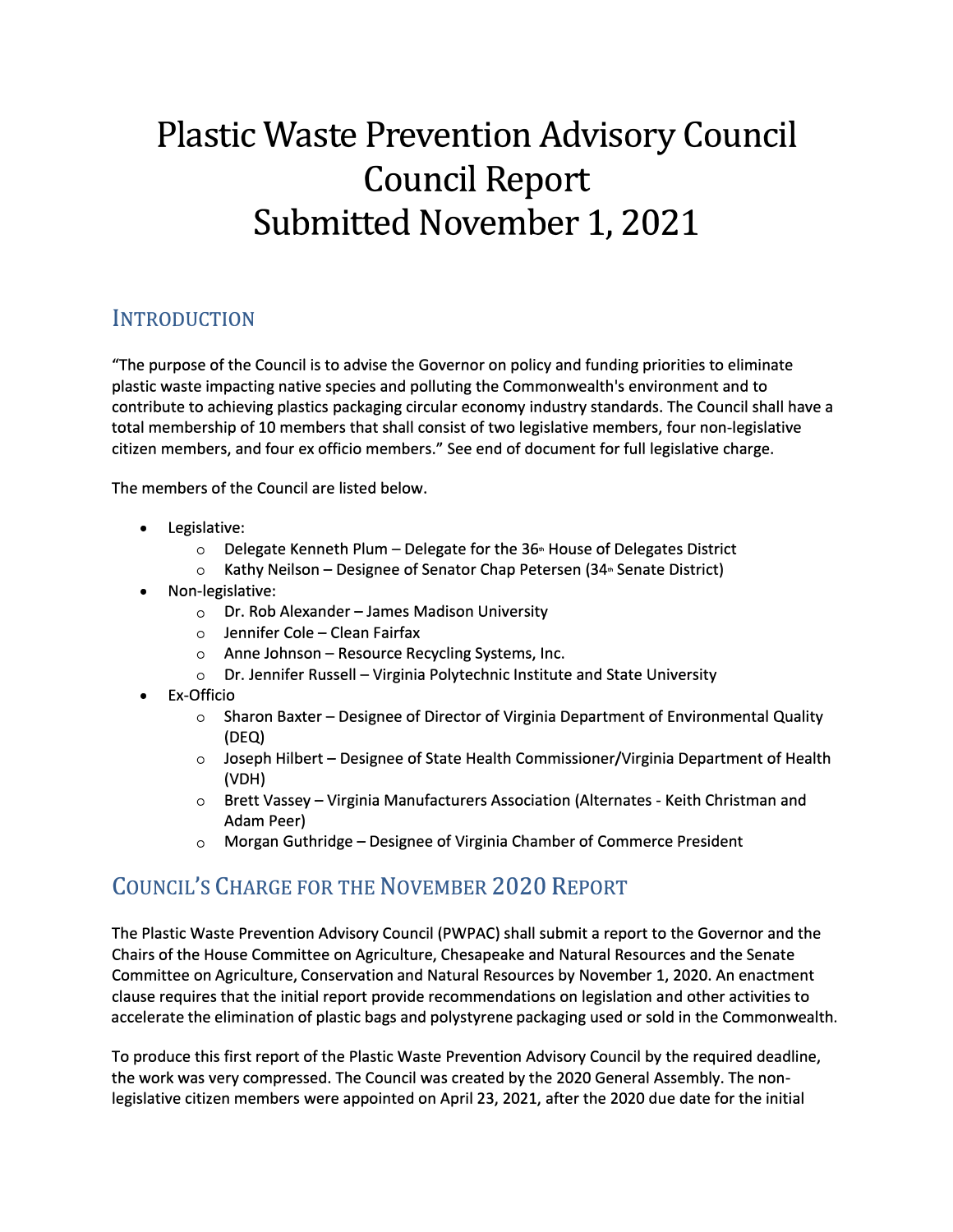report. This report represents the annual report and covers the specific materials requested to be covered in the first report. The Council worked within a tight timeline to review background and make recommendations. The Council had little time to deliberate and as a consequence, several issues were pushed off for further discussion.

# WHAT THE COUNCIL HAS DONE AND LEARNED TO DATE

- July 17, 2021 PWPAC Meeting
	- $\circ$  Meeting was online. First meeting of the PWPAC to introduce members, review rules, and elect Chair and Vice Chair. Minutes and a recording are available here<sup>1</sup>.
	- o Presentations:
		- Executive Order 77: Virginia Leading by Example to Reduce Plastic Pollution and Solid Waste - Chris Bast, DEQ
		- FOIA Katie Sallee, Office of Secretary of Natural & Historic Resources
- August 24, 2021 PWPAC Meeting
	- o Meeting was in person. Agenda was designed to provide the Council with background on plastic waste and pollution in Virginia.
	- o Presentations:
		- Plastic pollution in Virginia Katie Register, Clean Virginia Waterways, Longwood University
		- Plastic waste management in Virginia Kathryn Perszyk, DEQ
		- **•** Localities and litter enforcement  $-$  Amy Gray, City of Newport News
		- Recycling landscape in Virginia Annie White, Resource Recycling Systems
	- o Minutes, including copies of presentations, are available here**<sup>2</sup>**
- September 29, 2021 PWPAC Meeting
	- o Meeting was in person. Agenda was designed to provide background on both Expanded Polystyrene (EPS) Ban and Disposable Plastic Bag Tax policies and to develop recommendations for the November report.
	- o Presentations
		- Brief Review of Performance and Implications of Existing Plastic Bag and Expanded Polystyrene Container Bans - Dr. Jennifer Russell, Virginia Polytechnic Institute and State University
		- Recent Plastics-related Legislation Chris Bast, DEQ
			- Disposable Plastic Bag Tax(§ 58.1-1745 § 58.1-1748)
			- EPS Ban (§ 10.1-1424.3)
- **•** Minutes, including copies of presentations, are available here<sup>3</sup>.

# KEY FINDINGS TO DATE

• **Plastic Waste Generation** - There is no comprehensive or reliable state-level data on the amount of plastic waste generated in the Commonwealth or detail on the types of plastics responsible for plastic waste. The lack of specificity in the reporting requirements for specific material composition of recycling and waste streams creates this barrier. The lack of consistent

<sup>&</sup>lt;sup>1</sup> https://commonwealthcalendar.virginia.gov/Event/Details/52178

<sup>&</sup>lt;sup>2</sup> https://commonwealthcalendar.virginia.gov/Event/Details/52893

<sup>&</sup>lt;sup>3</sup> https://commonwealthcalendar.virginia.gov/Event/Details/53262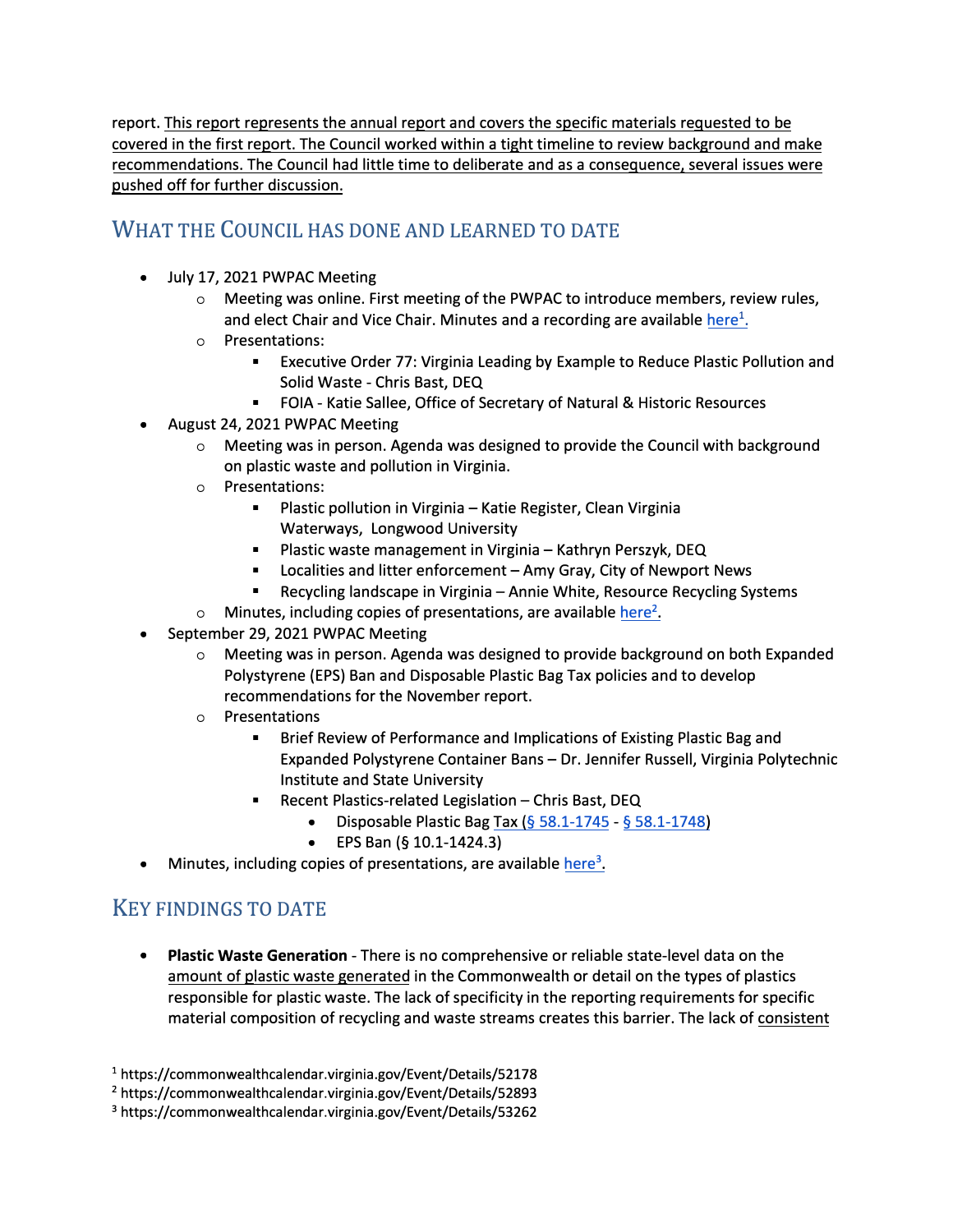state-wide reporting requirements for waste haulers is a barrier to understanding plastic waste and recycling in the Commonwealth. Some localities and planning districts do not always have the authority in place to require hauler data.

- **Plastic Litter and Pollution**  There is no comprehensive or reliable state-level or other data to inform an understanding of how much plastic litter and pollution is released to the environment in the Commonwealth, where it is being generated, and the underlying causes of plastic litter and pollution. The lack of a state-wide litter study is a barrier to better understanding plastic litter and pollution in the Commonwealth.
- **Plastic Sortation**  There is a lack of data for how much plastic waste is sorted for recycling in Virginia and a lack of clarity on who is required to be permitted and report under current definitions of recycling facilities, recycling centers and MRFs. While MRFs are required to have a solid waste permit, recycling facilities are not. Under a revised definition recycling centers may report in some instances. To develop a circular economy for plastics, which is part of the charge for the PWPAC, data from communities and recycling facilities on collected and processed tons by commodity class and landfilled tons is needed to understand the flow and disposition of waste plastic in the Commonwealth as well as provide better transparency for Virginians.
- **Bag Ban Policy**  Regarding the effectiveness of disposable plastic bag bans and bag tax legislation enacted globally an academic review of peer-reviewed publications. The peerreviewed publications revealed some common insights from jurisdictions around the world that have implemented these tools:
	- $\circ$  Interventions to reduce disposable plastic bag use, i.e., through taxes/fees or bans, are effective to varying degrees<sup>4,5</sup>
	- o This form of policy tool is most successful when bag use reduction programs target longterm behavior change of users using combined incentive, disincentive, and transition support, i.e., assessment of a per-bag tax/fee (disincentive), combined with broader community-wide education and programming (incentive), and accessible alternatives (transition support)**<sup>5</sup> ;**
	- $\circ$  The assessed bag tax/fee must be sufficiently high that it is perceived and acts as a disincentive to plastic bag consumption; and
	- $\circ$  If taxes/fees are set too low, they do not affect significant reduction in use<sup>5</sup>.
- **Litter and Illegal Dumping**  There is room for improved coordination and communication about programs and best practices between communities. Many localities in Virginia develop solutions and practices individually, complicating whether and how residents are able to participate in available diversion programs.
- **System Impacts**  Plastic waste, litter, and pollution is a complex problem that requires systemsbased thinking to address. Policy and administrative interventions can have consequences across social, economic, and environmental dimensions which must be considered fully.

<sup>4</sup> Muposhi, Asphat, Mercy Mpinganjira, and Marius Wait. "Considerations, benefits and unintended consequences of banning plastic shopping bags for environmental sustainability: A systematic literature review." *Waste Management* & *Research* {2021): 0734242X211003965.

<sup>5</sup> Adeyanju, Gbadebo Collins, Teslin Maria Augustine, Stefan Volkmann, Usman Adetunji Oyebamiji, Sonia Ran, Oluyomi A. Osobajo, and Afolabi Otitoju. "Effectiveness of intervention on behaviour change against use of nonbiodegradable plastic bags: a systematic review." *Discover sustainability* 2, no. 1 {2021): 1-15.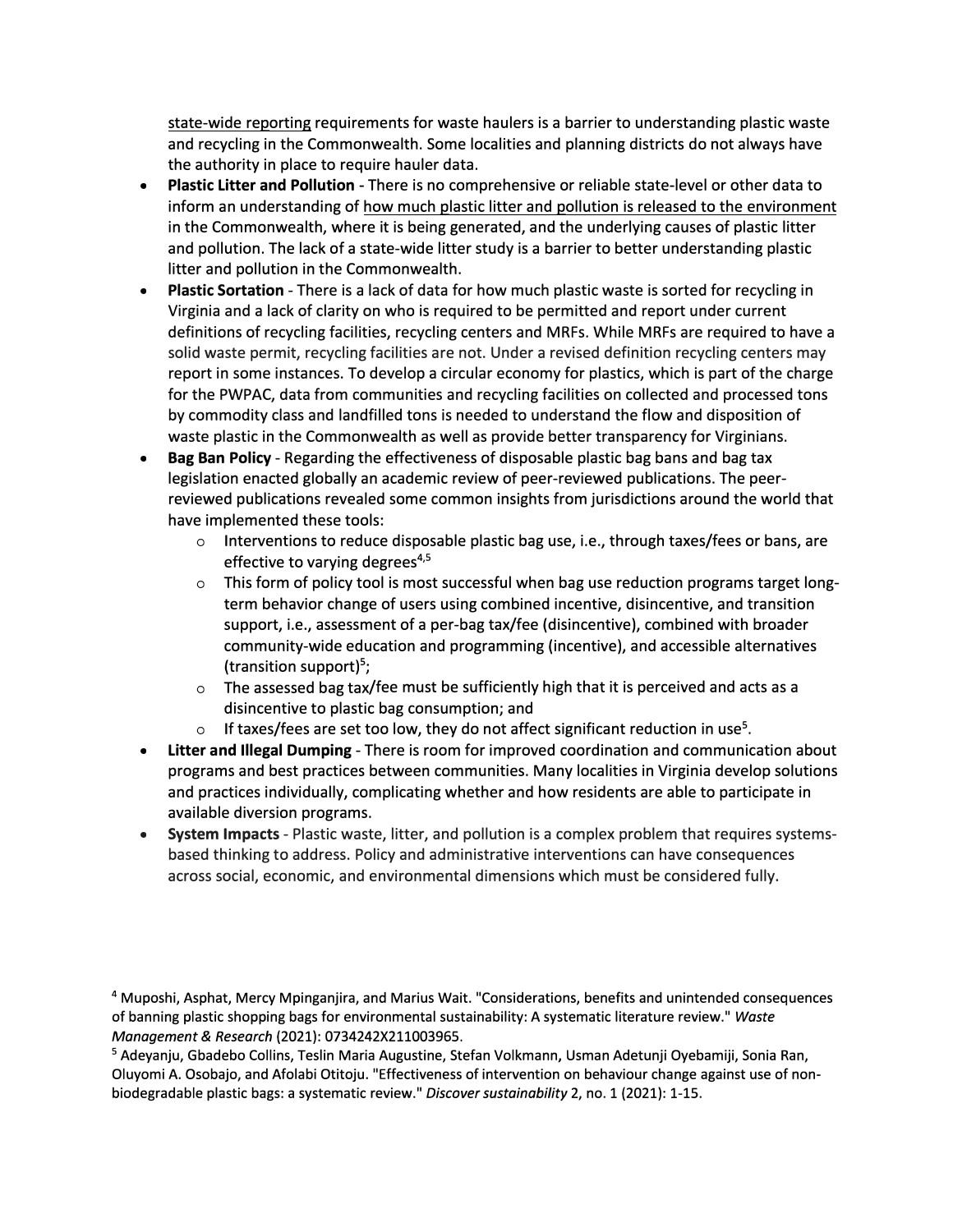# DECISION MAKING PROCESS

• The Council did establish a decision-making rule to guide Council decision making for recommendations to the Governor and General Assembly. The Council decision rule requires a quorum present to vote which is a governance requirement. In the case of the PWPAC, this means having at least 6 members present. Presuming that a quorum is present for a vote, decisions are based on the support of a simple majority of the members present (i.e., 4 out of 6 or 6 out of 10). Upon request, the minority opinion is recorded and made part of the meeting record. Council members can only vote if present per state requirement. The decision-rule will be used for legislative and administrative recommendations for the reports.

# RECOMMENDATIONS

# State-Wide Expanded Polystyrene (EPS) Ban

- **Policy**  The Council does not recommend any modifications or additions to the EPS food preparation formats currently covered under the current EPS Ban (§ 10.1-1424.3). Although the Council voted (6-2) to recommend no changes, the following minority opinions were noted<sup>6</sup>:
	- o Dr. Jennifer Russell requested unprepared food packaging be included.
	- o Jennifer Cole noted that the current legislation does not go far enough.
- **Allocation of Fines**  The Council does recommend the General Assembly consider adding language or authorize a pathway to allow the fines received from non-compliant entities with the EPS Ban to go into a fund that can be used to offset the cost of alternative packaging for entities impacted by the ban.
- **Tools and Resources**  The Council does recommend that DEQ develops and disseminates tools and resources to impacted food retail entities to support identifying and sourcing alternatives to EPS based on learnings from EO 77.
- **Procurement Alternatives**  The Council does recommend identifying opportunities to facilitate or incentivize volume purchasing for alternatives to EPS for small volume purchasers.
- **Education and Outreach**  The Council does recommend improving the effectiveness of the EPS Ban by supporting implementation through education and outreach.
	- o Develop educational and outreach materials to support local implementation.
	- $\circ$  Offer education and information on alternatives for impacted entities.
- **Monitoring and Reporting**  The Council does recommend that DEQ be tasked with designing and implementing a system to monitor and report compliance with the EPS Ban and report out to the public on metrics that include, but are not limited to:
	- o Level of compliance of impacted entities (and non-compliance).
	- o Revenues from non-compliance and use and allocation of collected fines.
	- o Environmental impact.
- **Continuous Improvement**  The Council does recommend the General Assembly set clear expectations for continuous improvement through the monitoring and implementation of the EPS Ban and identify opportunities for continued improvement, specifically in response to any learnings from EO 77 implementation.
- **Resources**  The Council acknowledges that DEQ needs to have adequate resources and appropriate authorization to implement the recommendations outlined above.

**<sup>6</sup>**While not a minority opinion Adam Peer noted that the Virginia Manufacturers Association did not support the original legislation.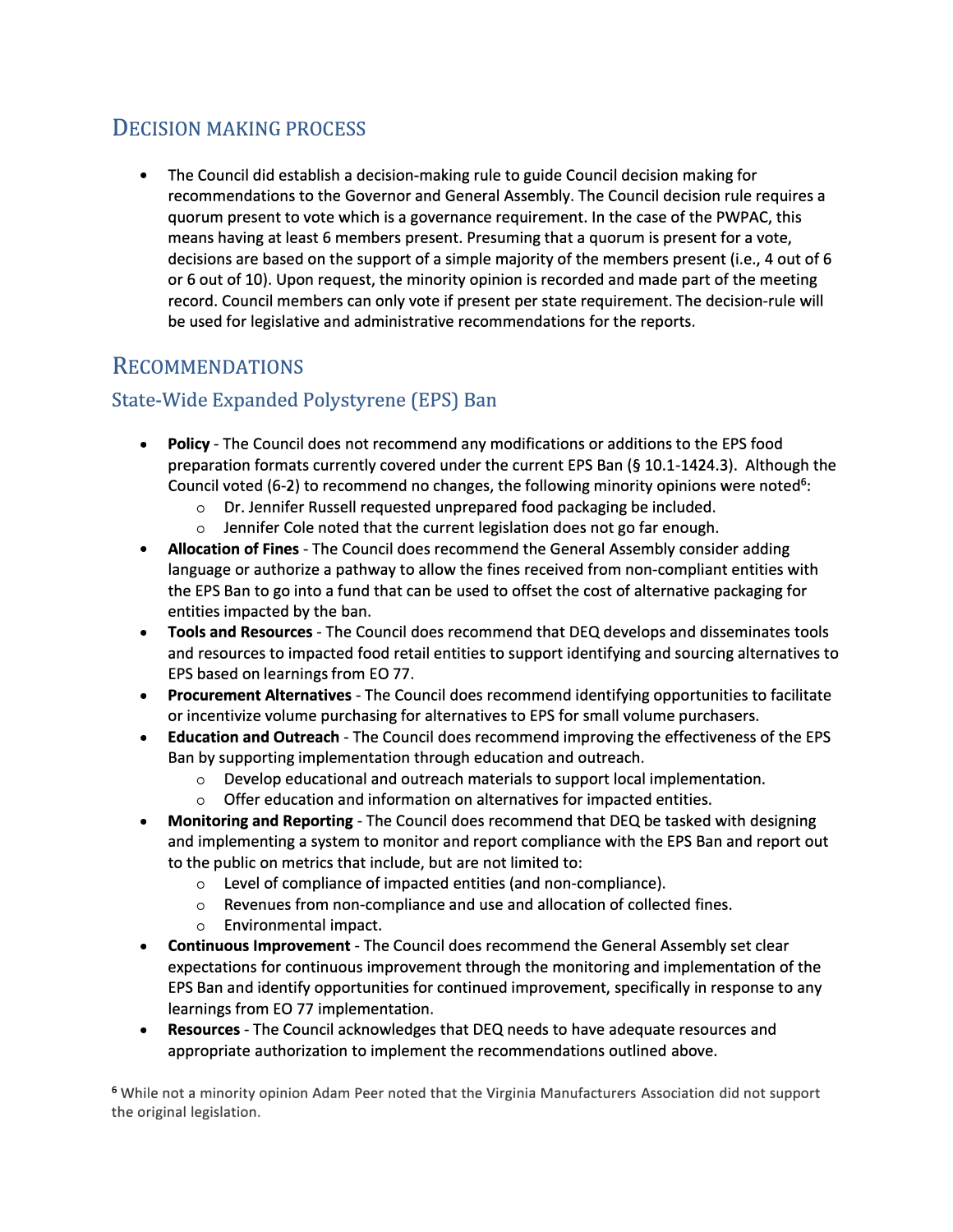# Disposable Plastic Bag Tax

- **Policy**  The Council does not recommend a policy shift from a Disposable Plastic Bag Tax to a state-wide bag ban. Although the Council voted (7-1) to recommend no changes, the following minority opinions were noted:
	- o Jennifer Cole supported a state-wide bag ban.
- **Monitor and Report**  The Council does recommend that DEQ be tasked with designing and implementing a system to monitor and report the annual environmental, economic, and performance of the Disposable Plastic Bag Tax, and report to the public on metrics that include, but are not limited to:
	- o Revenues (bag tax) and allocation
	- o Volumes and units
	- o Participation
	- o Environmental impact
- **Education and Outreach**  The Council does recommend asking DEQ to develop an education and information campaign reflective of best practices to support local implementation of the Disposable Plastic Bag Tax and reduce local cost of implementation.
- **Education and Outreach**  The Council does recommend asking DEQ to develop guidance for the use of Disposable Plastic Bag Tax revenues to include support of bag collection infrastructure and consumer education programming that explains the purpose of the Disposable Plastic Bag Tax.
- **Education and Outreach**  The Council does recommend asking DEQ to develop model Disposable Plastic Bag Tax ordinance language that meets state requirements in order to facilitate local implementation of the Disposable Plastic Bag Tax and reduce the cost of implementation to localities.

## General Recommendation

• **Waste Characterization Study** - The Council does recommend that the General Assembly authorize a statewide waste characterization study to define the volume and composition of both solid waste and recyclable material streams for the Commonwealth with specific details on the amount and types of plastic waste by resin type. This data is needed to establish and to understand the amount and character of plastic waste in Virginia and develop necessary baselines. To measure the performance of any interventions, comparable data will be needed on a regular basis to determine if recommended interventions are resulting in eliminating plastic waste and growing the circular economy.

## ITEMS DEFERRED FOR ADDITIONAL DISCUSSION

- The Council will consider an amendment to the Disposable Plastic Bag Tax legislation to offer a range in tax rates.
- The Council will consider the impact of adding farmers markets as part of the Disposable Plastic Bag Tax legislation.
- The Council would like to further its understanding of the use and extent of EPS in non-food preparation applications.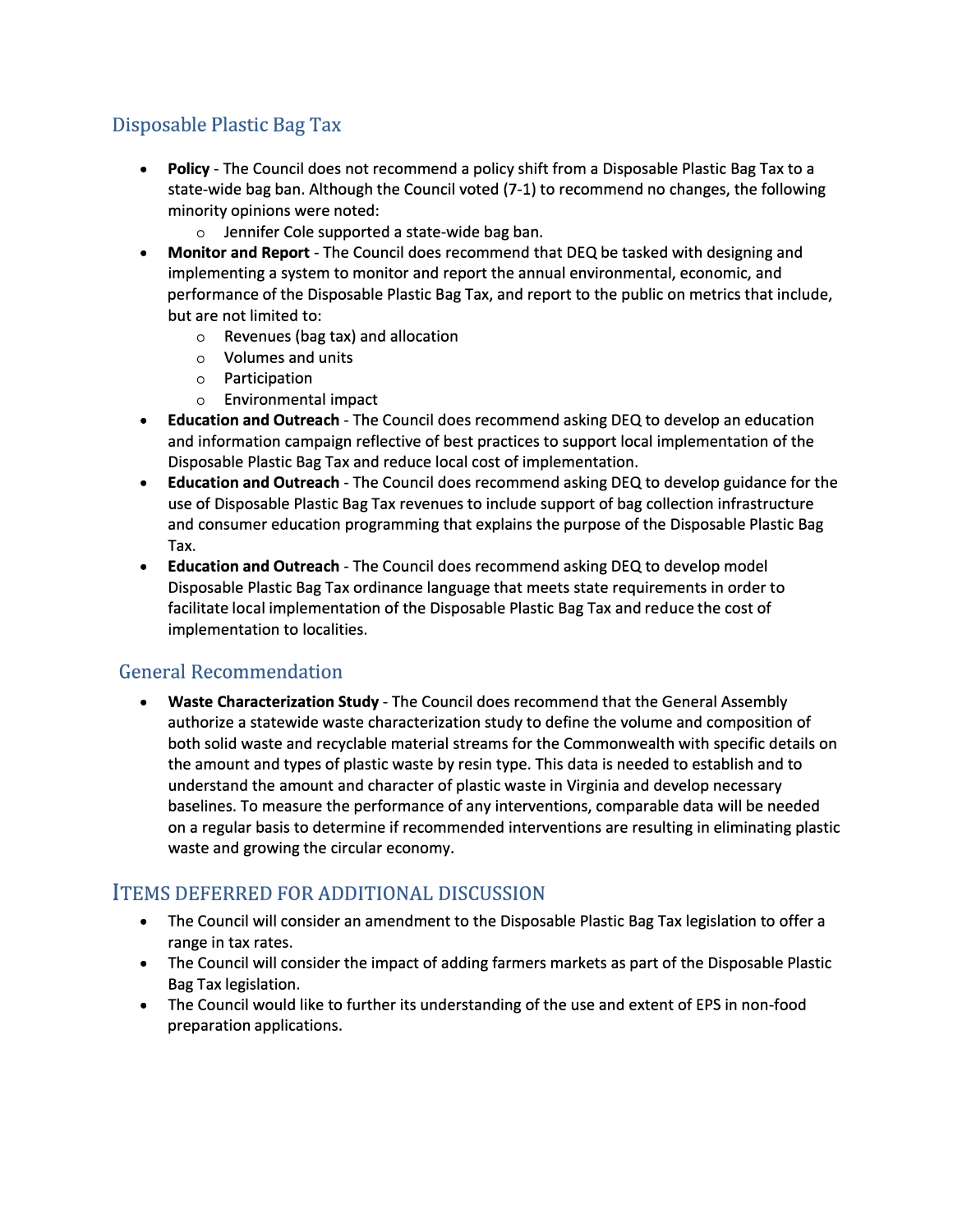## *Attachment*

*Virginia Acts of Assembly* - *2020 Session*

*Act to amend the Code of Virginia relating to the Plastic Waste Prevention Advisory Council*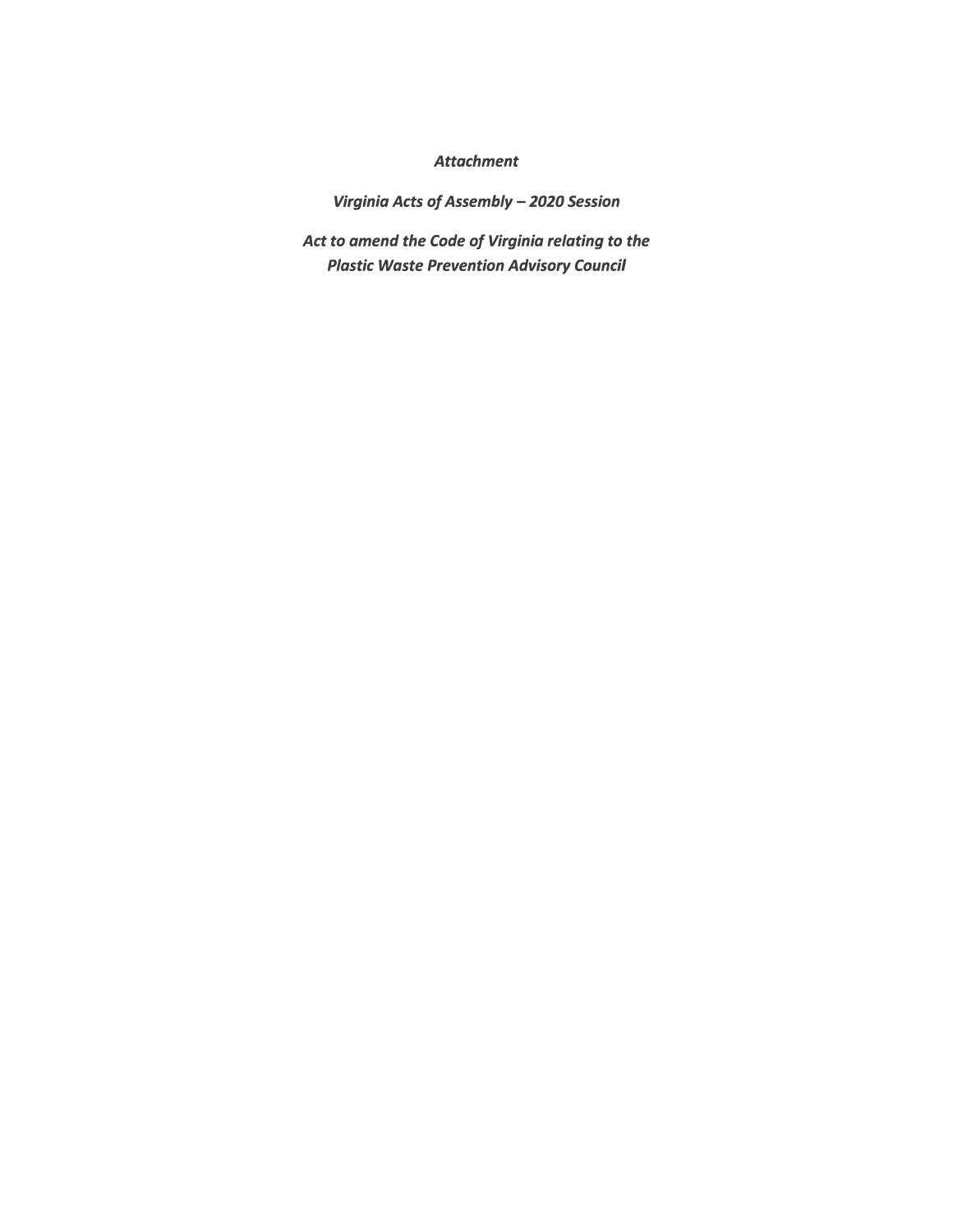## **VIRGINIA ACTS OF ASSEMBLY -- 2020 SESSION**

### **CHAPTER 798**

*An Act to amend the Code of Virginia by adding in Chapter 26 of Title 2.2 an article numbered 36, consisting of sections numbered 2.2-2699.8, 2.2-2699.9, and 2.2-2699.10, relating to Plastic Waste Prevention Advisory Council.* 

[H 1354]

#### Approved April 7, 2020

**Be it enacted by the General Assembly of Virginia: 1. That the Code of Virginia is amended by adding in Chapter 26 of Title 2.2 an article numbered 36, consisting of sections numbered 2.2-2699.8, 2.2-2699.9, and 2.2-2699.10, as follows:**

*Article 36.* 

*Plastic Waste Prevention Advisory Council.* 

*§ 2.2-2699.8. Plastic Waste Prevention Advisory Council; purpose; membership; compensation; chairman.* 

*A. The Plastic Waste Prevention Advisory Council (the Council) is established as an advisory council, within the meaning of§ 2.2-2100, in the executive branch of state government. The purpose of the Council is to advise the Governor on policy and funding priorities to eliminate plastic waste impacting native species and polluting the Commonwealth's environment and to contribute to achieving plastics packaging circular economy industry standards.* 

*B. The Council shall have a total membership of 10 members that shall consist of two legislative members, four nonlegislative citizen members, and four ex officio members. Members shall be appointed as follows: the Chairmen of the House Committee on Agriculture, Chesapeake and Natural Resources and the Senate Committee on Agriculture, Conservation and Natural Resources, or their designees, and four nonlegislative citizen members to be appointed by the Governor, subject to confirmation by the General Assembly. The Director of the Department of Environmental Quality or his designee, the State Health Commissioner or his designee, and the presidents of the Virginia Chamber of Commerce and the Virginia Manufacturers Association or their designees shall serve ex officio with voting privileges. Nonlegislative citizen members of the Council shall be citizens of the Commonwealth.* 

*Legislative members and ex officio members of the Council shall serve terms coincident with their terms of office. Gubernatorial appointees shall serve for terms of four years. Appointments to fill vacancies, other than by expiration of a term, shall be for the unexpired terms. Vacancies shall be filled in the same manner as the original appointments. All members may be reappointed.* 

*No nonlegislative citizen member shall serve more than two consecutive four-year terms. The remainder of any term to which a member is appointed to fill a vacancy shall not constitute a term in determining the member's eligibility for reappointment.* 

C. *Legislative members of the Council shall receive such compensation as provided in § 30-19.12. Nonlegislative citizen members shall serve without compensation. All members shall be reimbursed for all reasonable and necessary expenses incurred in the performance of their duties as provided in §§ 2.2-2813 and 2.2-2825. Funding for the costs of compensation and expenses of legislative members shall be provided by the operating budgets of the Clerk of the House of Delegates and the Clerk of the Senate upon approval of the Joint Rules Committee. Funding for the costs of expenses of the nonlegislative citizen members and all other expenses of the Council shall be provided by the Office of the Secretary of Natural Resources.* 

*D. The Council shall elect a chairman and a vice-chairman annually from among its membership. A majority of the members shall constitute a quorum. The meetings of the Council shall be held at the call of the chairman or whenever the majority of the members so request.* 

*E. The Department of Environmental Quality shall provide staff support to the Council. All agencies of the Commonwealth shall provide assistance to the Council, upon request.* 

#### *§ 2.2-2699.9. Powers and duties of the Council.*

*The Council shall have the power and duty to:*

*1. Study all aspects of plastic pollution problems in the Commonwealth with the mission of (i) eliminating plastic waste that impacts native species and pollutes the Commonwealth's environment and (ii) contributing to the achievement of plastics packaging circular economy industry standards;*

*2. Obtain from other federal, state, or local agencies any relevant data on plastic pollution and any associated costs of cleanup as it relates to eliminating plastic waste;* 

*3. Perform any relevant analysis and develop a plan or recommendations as appropriate for the legislature, localities, or any other stakeholder;* 

*4. Coordinate the legislative recommendations of all other state entities having responsibilities with respect to plastic pollution issues; and*